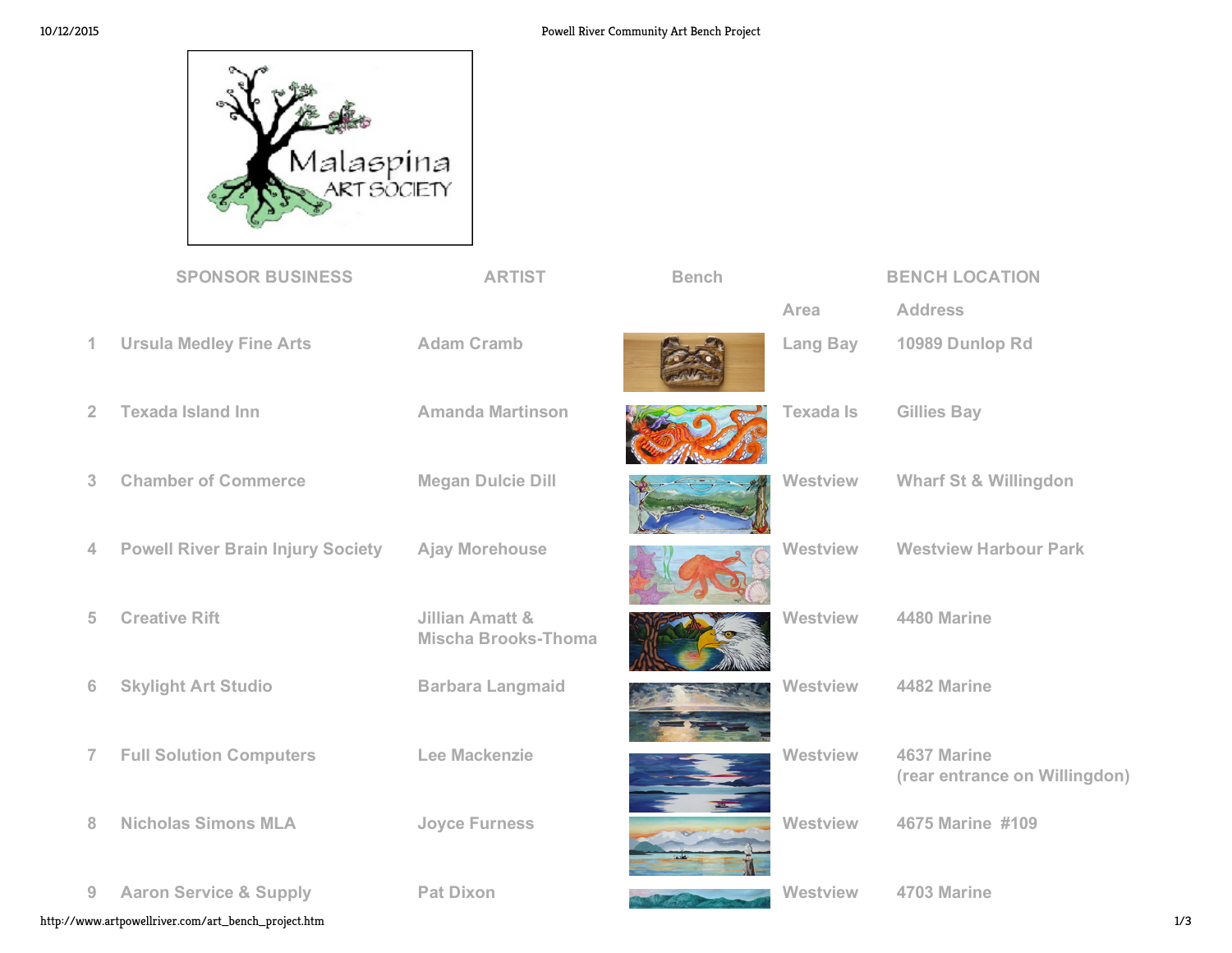## 10/12/2015 Powell River Community Art Bench Project

**Seattle Controller** 

| 10 <sup>°</sup> | Artique                                                                   | <b>Autumn Skye Morrison</b> |              | <b>Westview</b> | 4722 Marine                                                  |
|-----------------|---------------------------------------------------------------------------|-----------------------------|--------------|-----------------|--------------------------------------------------------------|
| $11 -$          | <b>Ecossentials</b>                                                       | <b>Jenny Allen Taves</b>    |              | Westview        | 4726 Marine                                                  |
|                 | 12 Westview Veterinary Hospital                                           | <b>Louise Gloslee</b>       |              | Westview        | 4830 Joyce (near Alberni)                                    |
|                 | <b>13 Town Centre Mall Merchants</b>                                      | <b>Don Bowes</b>            |              | Westview        | <b>Town Centre Mall</b>                                      |
| 14.             | <b>Chamber of Commerce</b>                                                | <b>Louise Gloslee</b>       | <b>abone</b> | Westview        | <b>Carlson Community Club</b>                                |
| 15 <sub>1</sub> | Modern Windows & Agius Builders Sabrina Vink                              |                             |              | Westview        | 7405 Field St #1                                             |
| 16 <sup>1</sup> | <b>BC SPCA - Powell River</b>                                             | <b>Ursula Medley</b>        |              | <b>Westview</b> | <b>SPCA by the Airport</b>                                   |
| 17              | <b>Jackson Cedar</b>                                                      | <b>Sherman Pallen</b>       |              | Westview        | <b>Powell River Airport</b>                                  |
| 18              | <b>Townsite Brewing</b>                                                   | <b>Laurie Lee</b>           |              | <b>Townsite</b> | 5824 Ash                                                     |
| 19.             | Edie Rae's Café                                                           | <b>Amanda Martinson</b>     |              | <b>Townsite</b> | Front of Old Courthouse Inn,<br><b>Marine Ave - Townsite</b> |
| 20 <sup>°</sup> | The Old Courthouse Inn                                                    | <b>Don Bowes</b>            |              | <b>Townsite</b> | on Walnut St by Heritage Sign                                |
|                 | 21 Van Zwietering Construction &<br><b>Lakeside Preschool and Daycare</b> | <b>Kristal Gordon</b>       | d bowes      | Cranberry       | <b>Lindsay Park at Choo-choo</b><br>Train                    |

http://www.artpowellriver.com/art\_bench\_project.htm 2/3